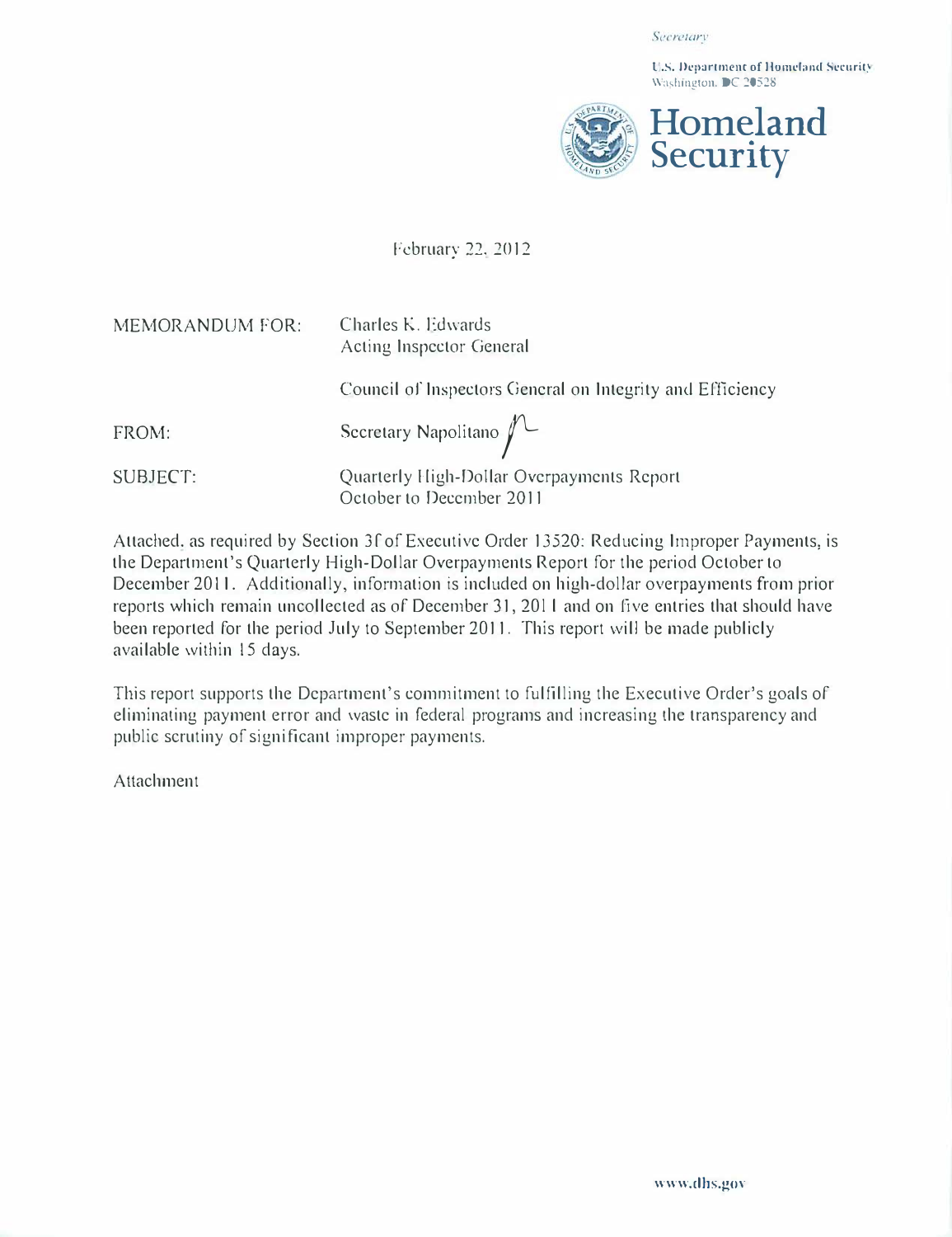## **Quarterly High-Dollar Overpayments Report**

| A           | $\mathbf{B}$                                    | $\mathbf{C}$          | D                                          | F                                                                                                                                                                                            |                                                                                                                                                                                                                                                                                                                                                                                                                                                                                                                                                                               | G                   | н                                                    |                    |                       |                           |                         | M                          |
|-------------|-------------------------------------------------|-----------------------|--------------------------------------------|----------------------------------------------------------------------------------------------------------------------------------------------------------------------------------------------|-------------------------------------------------------------------------------------------------------------------------------------------------------------------------------------------------------------------------------------------------------------------------------------------------------------------------------------------------------------------------------------------------------------------------------------------------------------------------------------------------------------------------------------------------------------------------------|---------------------|------------------------------------------------------|--------------------|-----------------------|---------------------------|-------------------------|----------------------------|
| Component   | <b>Recipient Type (Entity</b><br>or Individual) | <b>City and State</b> | Program(s)<br>Responsible                  | <b>Collection Actions</b><br><b>Taken or Planned</b>                                                                                                                                         | <b>Actions to Prevent Reoccurrence</b>                                                                                                                                                                                                                                                                                                                                                                                                                                                                                                                                        | <b>Payment Date</b> | <b>High \$ Overpayment</b><br><b>Date Identified</b> | <b>Amount Paid</b> | <b>Correct Amount</b> | <b>Overpayment Amount</b> | <b>Recovered Amount</b> | <b>Outstanding Balance</b> |
| <b>CBP</b>  | <b>ENTITY</b>                                   | Gerner, NC            | Office of Administration                   | Vendor returned<br>overpavment.                                                                                                                                                              | The Procurement Office entered the incorrect vendor<br>when the contract was loaded. The Contracting<br>Officer was notified. A modification to the contract<br>will be issued with payment made to the correct<br>vendor.                                                                                                                                                                                                                                                                                                                                                    | December 5, 2011    | December 9, 2011                                     | \$59,950.00        | \$0.00                | \$59,950.00               | \$59,950.00             | \$0.00                     |
| CBP         | <b>ENTITY</b>                                   | Laurel, NY            | Office of Administration                   | Vendor returned<br>overpayment.                                                                                                                                                              | A notice of assignment (secured loan) is issued by<br>individual banks to aid small vendors in doing<br>business. After a contract is issued, it is processed<br>manually. In this instance, the manual change to<br>contract terms was not processed correctly resulting<br>in an overpayment. In order to prevent reoccurrence,<br>technicians will be trained to be more aware of<br>invoices subject to notice of assignment of claims and<br>other exceptions to the normal payment process.                                                                             | September 7, 2011   | October 5, 2011                                      | \$165,750.00       | \$0.00                | \$165,750.00              | \$165,750.00            | \$0.00                     |
| <b>FEMA</b> | <b>ENTITY</b>                                   | Albany, NY            | <b>Homeland Security</b><br>Grants Program | Program Office reached out<br>to grantee to receive more<br>supporting documentation.<br>Grantee had 30 days to send<br>support. A collection notice<br>will be sent by January 31,<br>2012. | Grantee did not produce supporting documentation<br>during improper payments testing. FEMA will develop<br>and distribute to Grantees a "Grantee Supporting<br>Documentation Retention Strategy" document<br>detailing the types of supporting documentation<br>Grantees should retain at each phase of the grant<br>lifecycle. This document will be updated regularly to<br>reflect changes in program guidance and<br>documentation retention requirements. A new grant<br>review process for oversight will be put in place by<br>March 2012.                             | November 23, 2009   | November 15, 2011                                    | \$48,474.76        | \$0.00                | \$48,474.76               | \$0.00                  | \$48,474.76                |
| <b>FEMA</b> | <b>ENTITY</b>                                   | Austin, OH            | <b>Assistance to Firefighter</b><br>Grants | Program Office reached out<br>to grantee to receive more<br>supporting documentation.<br>Grantee had 30 days to send<br>support. A collection notice<br>will be sent by January 31,<br>2012. | Grantee drew down more funds than were needed.<br>Program office reemphasized proper procedures<br>through training and one-on-one reviews of grant<br>drawdown procedures.                                                                                                                                                                                                                                                                                                                                                                                                   | June 2, 2010        | November 15, 2011                                    | \$33,000.00        | \$16,849.99           | \$16,150.01               | \$0.00                  | \$16,150.01                |
| <b>FEMA</b> | <b>ENTITY</b>                                   | Baton Rouge, LA       | Port Security Grant<br>Program             | Program Office reached out<br>to grantee to receive more<br>supporting documentation.<br>support. A collection notice<br>will be sent by January 31,<br>2012.                                | Grantee did not produce supporting documentation<br>during improper payments testing. FEMA will develop<br>and distribute to Grantees a "Grantee Supporting<br>Documentation Retention Strategy" document<br>detailing the types of supporting documentation<br>Grantee had 30 days to send Grantees should retain at each phase of the grant<br>lifecycle. This document will be updated regularly to<br>reflect changes in program guidance and<br>documentation retention requirements. A new grant<br>review process for oversight will be put in place by<br>March 2012. | July 6, 2010        | November 15, 2011                                    | \$32,099.00        | \$0.00                | \$32,099.00               | \$0.00                  | \$32,099.00                |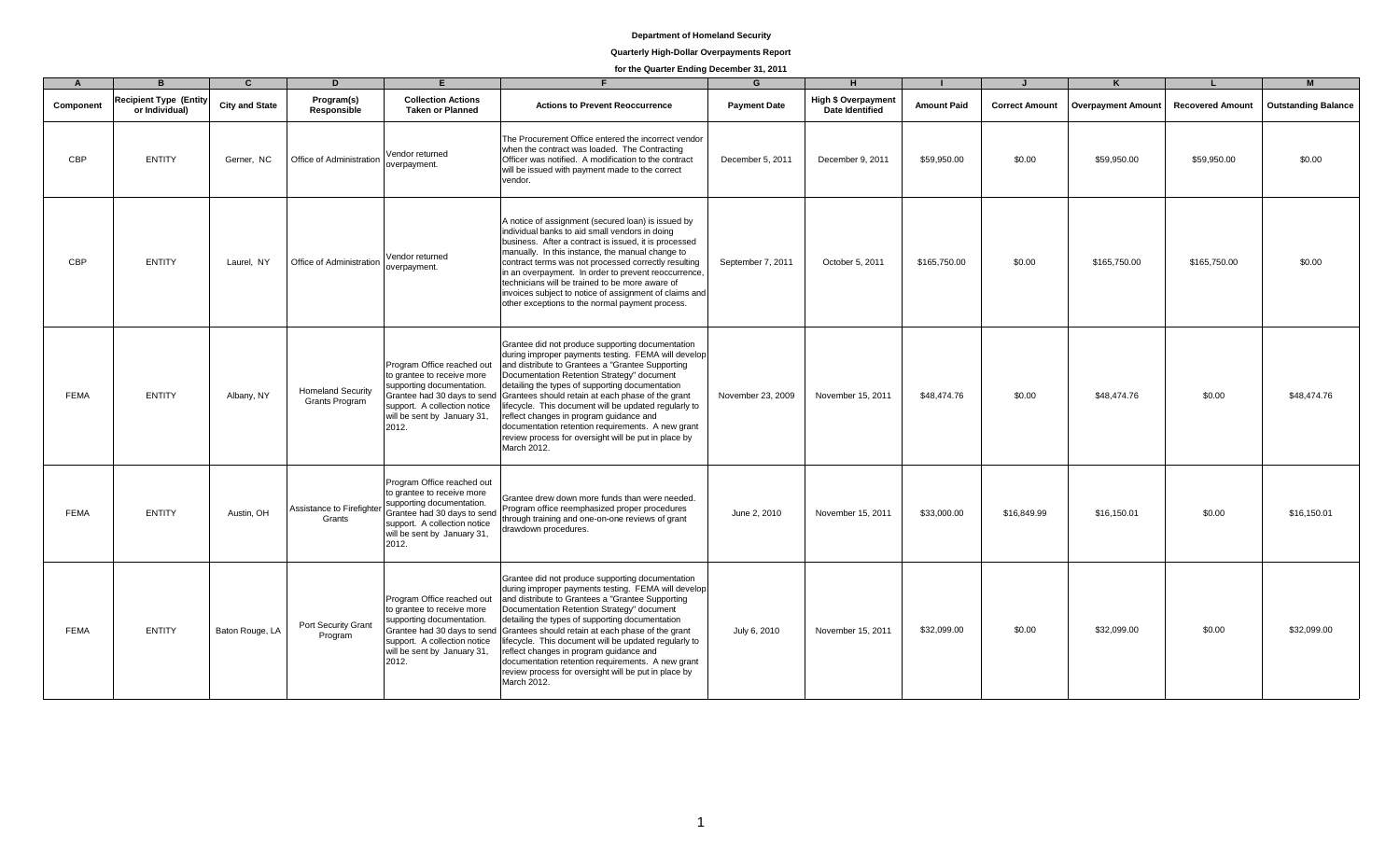# **Quarterly High-Dollar Overpayments Report**

| $\Delta$    | R                                               | $\mathbf{c}$            | D                                        |                                                                                                                                                                   |                                                                                                                                                                                                                                                                                                                                                                                                                                                                                                                                                                               | G                   |                                                      |                    |                       |                    |                         |                            |
|-------------|-------------------------------------------------|-------------------------|------------------------------------------|-------------------------------------------------------------------------------------------------------------------------------------------------------------------|-------------------------------------------------------------------------------------------------------------------------------------------------------------------------------------------------------------------------------------------------------------------------------------------------------------------------------------------------------------------------------------------------------------------------------------------------------------------------------------------------------------------------------------------------------------------------------|---------------------|------------------------------------------------------|--------------------|-----------------------|--------------------|-------------------------|----------------------------|
| Component   | <b>Recipient Type (Entity</b><br>or Individual) | <b>City and State</b>   | Program(s)<br>Responsible                | <b>Collection Actions</b><br><b>Taken or Planned</b>                                                                                                              | <b>Actions to Prevent Reoccurrence</b>                                                                                                                                                                                                                                                                                                                                                                                                                                                                                                                                        | <b>Payment Date</b> | <b>High \$ Overpayment</b><br><b>Date Identified</b> | <b>Amount Paid</b> | <b>Correct Amount</b> | Overpayment Amount | <b>Recovered Amount</b> | <b>Outstanding Balance</b> |
| <b>FEMA</b> | <b>ENTITY</b>                                   | Baton Rouge, LA         | <b>Transit Security Grant</b><br>Program | Program Office reached out<br>to grantee to receive more<br>supporting documentation.<br>support. A collection notice<br>will be sent by January 31,<br>2012.     | Grantee did not produce supporting documentation<br>during improper payments testing. FEMA will develop<br>and distribute to Grantees a "Grantee Supporting<br>Documentation Retention Strategy" document<br>detailing the types of supporting documentation<br>Grantee had 30 days to send Grantees should retain at each phase of the grant<br>lifecycle. This document will be updated regularly to<br>reflect changes in program guidance and<br>documentation retention requirements. A new grant<br>review process for oversight will be put in place by<br>March 2012. | June 8, 2010        | November 15, 2011                                    | \$26,977.00        | \$0.00                | \$26,977.00        | \$0.00                  | \$26,977.00                |
| <b>FEMA</b> | <b>ENTITY</b>                                   | Bergen County, NJ       | Emergency Food &<br>Shelter Program      | Program Office reached out<br>to grantee to receive more<br>supporting documentation.<br>support. A collection notice<br>will be sent by January 31,<br>2012.     | Grantee did not produce supporting documentation<br>during improper payments testing. FEMA will develop<br>and distribute to Grantees a "Grantee Supporting<br>Documentation Retention Strategy" document<br>detailing the types of supporting documentation<br>Grantee had 30 days to send Grantees should retain at each phase of the grant<br>lifecycle. This document will be updated regularly to<br>reflect changes in program guidance and<br>documentation retention requirements. A new grant<br>review process for oversight will be put in place by<br>March 2012. | October 7, 2009     | November 15, 2011                                    | \$178,890.00       | \$118,489.40          | \$60,400.60        | \$0.00                  | \$60,400.60                |
| <b>FEMA</b> | <b>ENTITY</b>                                   | Bloomington, IN         |                                          | Program Office notified<br>Federal Insurance and company that an offset to<br>Mitigation Administration future funds will be made to<br>recoup the overpayment.   | Not enough supporting documentation provided to<br>substantiate an insurance claim. A training<br>conference will be held for insurance companies that<br>will emphasize the importance of required<br>documentation.                                                                                                                                                                                                                                                                                                                                                         | November 18, 2009   | November 15, 2011                                    | \$30,000.00        | \$0.00                | \$30,000.00        | \$0.00                  | \$30,000.00                |
| <b>FEMA</b> | <b>ENTITY</b>                                   | Bloomington, IN         |                                          | Program Office notified<br>Federal Insurance and   company that an offset to<br>Mitigation Administration future funds will be made to<br>recoup the overpayment. | Not enough supporting documentation provided to<br>substantiate an insurance claim. A training<br>conference will be held for insurance companies that<br>will emphasize the importance of required<br>documentation.                                                                                                                                                                                                                                                                                                                                                         | July 29, 2010       | November 15, 2011                                    | \$20,000.00        | \$0.00                | \$20,000.00        | \$0.00                  | \$20,000.00                |
| <b>FEMA</b> | <b>ENTITY</b>                                   | Borough of Dover,<br>PA | <b>Public Assistance</b>                 | Collection request sent to<br>Finance Center. A collection<br>31, 2012.                                                                                           | The wrong entity was paid. FEMA staff will require<br>project specialists and Public Assistance<br>Coordinators (state employees) to take training<br>notice will be sent by January courses on proper project worksheet data entry and<br>development, project writing skills, and audit review<br>requirements.                                                                                                                                                                                                                                                             | July 26, 2010       | November 15, 2011                                    | \$47,452.04        | \$0.00                | \$47,452.04        | \$0.00                  | \$47.452.04                |
| <b>FEMA</b> | <b>ENTITY</b>                                   | City of Nenana, AK      | <b>Public Assistance</b>                 | Collection request sent to<br>Finance Center. A collection<br>notice will be sent by January<br>31, 2012.                                                         | A state employee inadvertently drew down FEMA<br>funds for a state project. FEMA staff will require<br>project specialists and Public Assistance<br>Coordinators (state employees) to take training<br>courses on proper project worksheet data entry and<br>development, project writing skills, and audit review<br>requirements.                                                                                                                                                                                                                                           | February 2, 2010    | November 15, 2011                                    | \$179,053.13       | \$0.00                | \$179,053.13       | \$0.00                  | \$179,053.13               |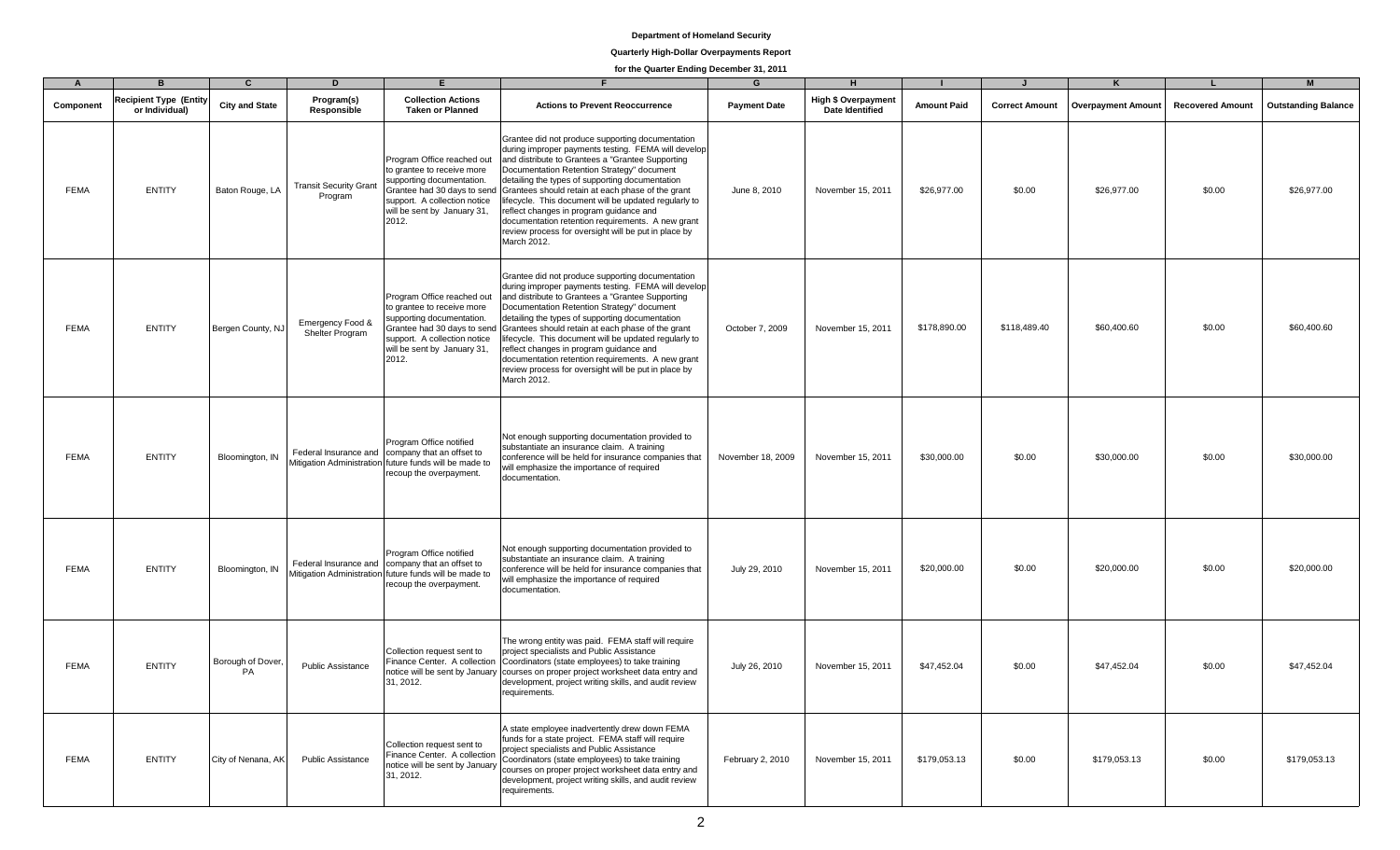# **Quarterly High-Dollar Overpayments Report**

| $\overline{A}$ | <b>B</b>                                        | $\mathbf{C}$          | D                                          | F.                                                                                                                                                                                           |                                                                                                                                                                                                                                                                                                                                                                                                                                                                                                                                                                               | G                   | H                                             |                    |                       |                           |                         | M                          |
|----------------|-------------------------------------------------|-----------------------|--------------------------------------------|----------------------------------------------------------------------------------------------------------------------------------------------------------------------------------------------|-------------------------------------------------------------------------------------------------------------------------------------------------------------------------------------------------------------------------------------------------------------------------------------------------------------------------------------------------------------------------------------------------------------------------------------------------------------------------------------------------------------------------------------------------------------------------------|---------------------|-----------------------------------------------|--------------------|-----------------------|---------------------------|-------------------------|----------------------------|
| Component      | <b>Recipient Type (Entity</b><br>or Individual) | <b>City and State</b> | Program(s)<br>Responsible                  | <b>Collection Actions</b><br><b>Taken or Planned</b>                                                                                                                                         | <b>Actions to Prevent Reoccurrence</b>                                                                                                                                                                                                                                                                                                                                                                                                                                                                                                                                        | <b>Payment Date</b> | High \$ Overpayment<br><b>Date Identified</b> | <b>Amount Paid</b> | <b>Correct Amount</b> | <b>Overpayment Amount</b> | <b>Recovered Amount</b> | <b>Outstanding Balance</b> |
| <b>FEMA</b>    | <b>ENTITY</b>                                   | Duval County, FL      | Emergency Food &<br>Shelter Program        | Program Office reached out<br>to grantee to receive more<br>supporting documentation.<br>support. A collection notice<br>will be sent by January 31,<br>2012.                                | Grantee did not produce supporting documentation<br>during improper payments testing. FEMA will develop<br>and distribute to Grantees a "Grantee Supporting<br>Documentation Retention Strategy" document<br>detailing the types of supporting documentation<br>Grantee had 30 days to send Grantees should retain at each phase of the grant<br>lifecycle. This document will be updated regularly to<br>reflect changes in program guidance and<br>documentation retention requirements. A new grant<br>review process for oversight will be put in place by<br>March 2012. | May 18, 2009        | November 15, 2011                             | \$27,830.00        | \$15,782.74           | \$12,047.26               | \$0.00                  | \$12,047.26                |
| <b>FEMA</b>    | <b>ENTITY</b>                                   | Frankfort, KY         | <b>Transit Security Grant</b><br>Program   | Program Office reached out<br>to grantee to receive more<br>supporting documentation.<br>support. A collection notice<br>will be sent by January 31,<br>2012.                                | Grantee did not produce supporting documentation<br>during improper payments testing. FEMA will develop<br>and distribute to Grantees a "Grantee Supporting<br>Documentation Retention Strategy" document<br>detailing the types of supporting documentation<br>Grantee had 30 days to send Grantees should retain at each phase of the grant<br>lifecycle. This document will be updated regularly to<br>reflect changes in program guidance and<br>documentation retention requirements. A new grant<br>review process for oversight will be put in place by<br>March 2012. | June 28, 2010       | November 15, 2011                             | \$38,818.58        | \$0.00                | \$38,818.58               | \$0.00                  | \$38,818.58                |
| <b>FEMA</b>    | <b>ENTITY</b>                                   | Madison, WI           | <b>Homeland Security</b><br>Grants Program | Program Office reached out<br>to grantee to receive more<br>supporting documentation.<br>support. A collection notice<br>will be sent by January 31,<br>2012.                                | Grantee did not produce supporting documentation<br>during improper payments testing. FEMA will develop<br>and distribute to Grantees a "Grantee Supporting<br>Documentation Retention Strategy" document<br>detailing the types of supporting documentation<br>Grantee had 30 days to send Grantees should retain at each phase of the grant<br>lifecycle. This document will be updated regularly to<br>reflect changes in program guidance and<br>documentation retention requirements. A new grant<br>review process for oversight will be put in place by<br>March 2012. | June 10, 2010       | November 15, 2011                             | \$53,361.63        | \$25,597.31           | \$27,764.32               | \$0.00                  | \$27,764.32                |
| <b>FEMA</b>    | <b>ENTITY</b>                                   | Puerto Rico           | Emergency Food &<br>Shelter Program        | Program Office reached out<br>to grantee to receive more<br>supporting documentation.<br>Grantee had 30 days to send<br>support. A collection notice<br>will be sent by January 31,<br>2012. | Grantee did not produce supporting documentation<br>during improper payments testing. FEMA will develop<br>and distribute to Grantees a "Grantee Supporting<br>Documentation Retention Strategy" document<br>detailing the types of supporting documentation<br>Grantees should retain at each phase of the grant<br>lifecycle. This document will be updated regularly to<br>reflect changes in program guidance and<br>documentation retention requirements. A new grant<br>review process for oversight will be put in place by<br>March 2012.                             | April 27, 2010      | November 15, 2011                             | \$98,758.00        | \$48,033.11           | \$50,724.89               | \$0.00                  | \$50,724.89                |
| <b>FEMA</b>    | <b>ENTITY</b>                                   | Randolph County,      | Emergency Food &<br>Shelter Program        | Program Office reached out<br>to grantee to receive more<br>supporting documentation.<br>support. A collection notice<br>will be sent by January 31,<br>2012.                                | Grantee did not produce supporting documentation<br>during improper payments testing. FEMA will develop<br>and distribute to Grantees a "Grantee Supporting<br>Documentation Retention Strategy" document<br>detailing the types of supporting documentation<br>Grantee had 30 days to send Grantees should retain at each phase of the grant<br>lifecycle. This document will be updated regularly to<br>reflect changes in program guidance and<br>documentation retention requirements. A new grant<br>review process for oversight will be put in place by<br>March 2012. | December 1, 2009    | November 15, 2011                             | \$25,364.00        | \$0.00                | \$25,364.00               | \$0.00                  | \$25,364.00                |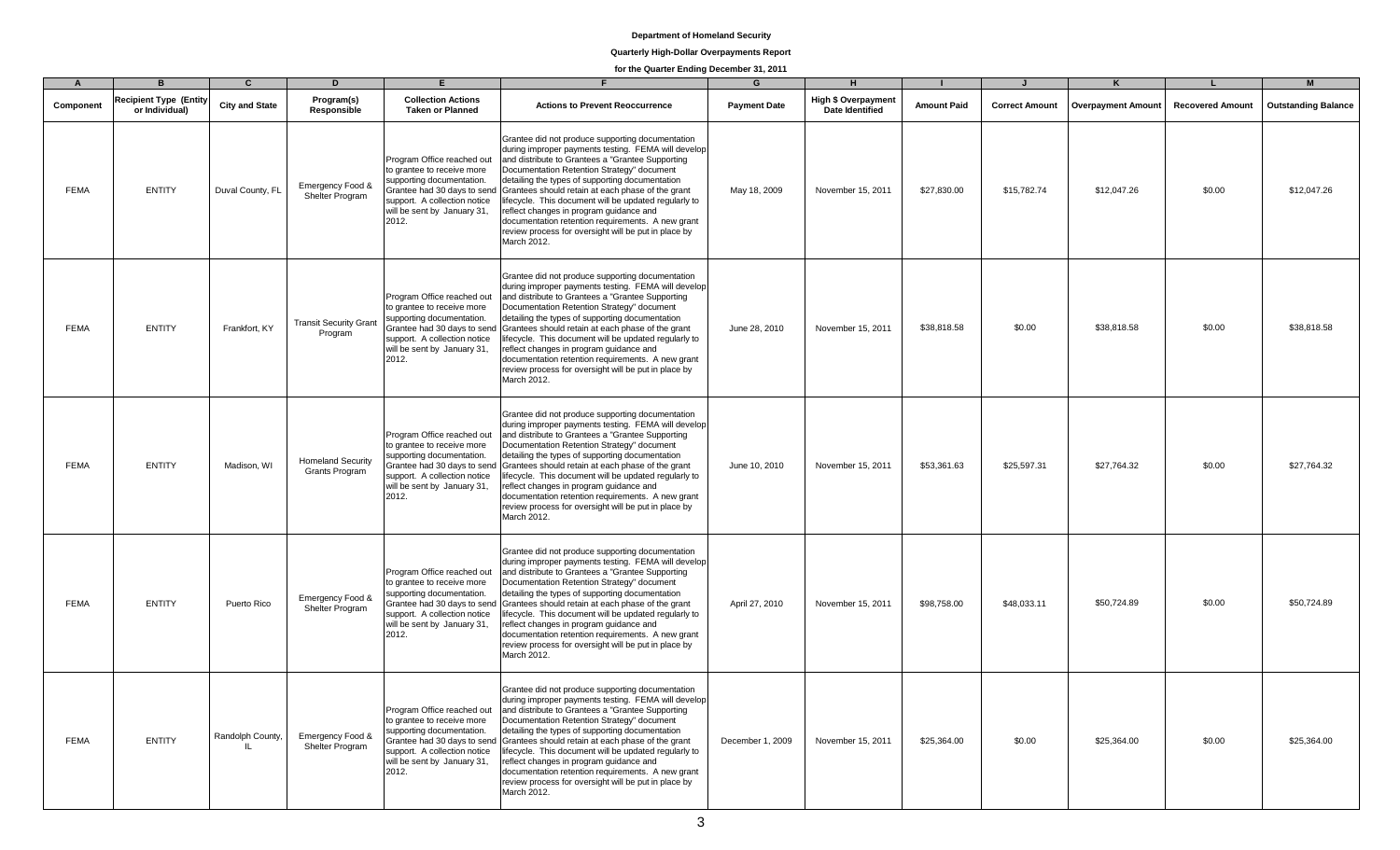# **Quarterly High-Dollar Overpayments Report**

| $\overline{A}$ |                                          | $\mathbf{C}$            | D                                                     |                                                                                                                                                               |                                                                                                                                                                                                                                                                                                                                                                                                                                                                                                                                                                                | G                   |                                                      |                    |                       |                    |                         |                            |
|----------------|------------------------------------------|-------------------------|-------------------------------------------------------|---------------------------------------------------------------------------------------------------------------------------------------------------------------|--------------------------------------------------------------------------------------------------------------------------------------------------------------------------------------------------------------------------------------------------------------------------------------------------------------------------------------------------------------------------------------------------------------------------------------------------------------------------------------------------------------------------------------------------------------------------------|---------------------|------------------------------------------------------|--------------------|-----------------------|--------------------|-------------------------|----------------------------|
| Component      | Recipient Type (Entity<br>or Individual) | <b>City and State</b>   | Program(s)<br>Responsible                             | <b>Collection Actions</b><br><b>Taken or Planned</b>                                                                                                          | <b>Actions to Prevent Reoccurrence</b>                                                                                                                                                                                                                                                                                                                                                                                                                                                                                                                                         | <b>Payment Date</b> | <b>High \$ Overpayment</b><br><b>Date Identified</b> | <b>Amount Paid</b> | <b>Correct Amount</b> | Overpayment Amount | <b>Recovered Amount</b> | <b>Outstanding Balance</b> |
| <b>FEMA</b>    | <b>ENTITY</b>                            | Richland County,<br>OH  | Emergency Food &<br><b>Shelter Program</b>            | Program Office reached out<br>to grantee to receive more<br>supporting documentation.<br>support. A collection notice<br>will be sent by January 31,<br>2012. | Grantee did not produce supporting documentation<br>during improper payments testing. FEMA will develop<br>and distribute to Grantees a "Grantee Supporting"<br>Documentation Retention Strategy" document<br>detailing the types of supporting documentation<br>Grantee had 30 days to send Grantees should retain at each phase of the grant<br>lifecycle. This document will be updated regularly to<br>reflect changes in program guidance and<br>documentation retention requirements. A new grant<br>review process for oversight will be put in place by<br>March 2012. | November 23, 2009   | November 15, 2011                                    | \$26,837.50        | \$11,137.50           | \$15,700.00        | \$0.00                  | \$15,700.00                |
| <b>FEMA</b>    | <b>ENTITY</b>                            | Sedgwick, County,<br>KS | Emergency Food &<br><b>Shelter Program</b>            | Program Office reached out<br>to grantee to receive more<br>supporting documentation.<br>support. A collection notice<br>will be sent by January 31,<br>2012. | Grantee did not produce supporting documentation<br>during improper payments testing. FEMA will develop<br>and distribute to Grantees a "Grantee Supporting<br>Documentation Retention Strategy" document<br>detailing the types of supporting documentation<br>Grantee had 30 days to send Grantees should retain at each phase of the grant<br>lifecycle. This document will be updated regularly to<br>reflect changes in program guidance and<br>documentation retention requirements. A new grant<br>review process for oversight will be put in place by<br>March 2012.  | May 7, 2010         | November 15, 2011                                    | \$59,952.00        | \$31,246.12           | \$28,705.88        | \$0.00                  | \$28,705.88                |
| <b>FEMA</b>    | <b>ENTITY</b>                            | Silver Creek, NY        | <b>Public Assistance</b>                              | Collection request sent to<br>31, 2012.                                                                                                                       | The project worksheet was prepared incorrectly.<br>FEMA staff will require project specialists and Public<br>Finance Center. A collection Assistance Coordinators (state employees) to take<br>notice will be sent by January training courses on proper project worksheet data<br>entry and development, project writing skills, and<br>audit review requirements.                                                                                                                                                                                                            | March 17, 2010      | November 15, 2011                                    | \$75,440.99        | \$0.00                | \$75,440.99        | \$0.00                  | \$75,440.99                |
| <b>FEMA</b>    | <b>ENTITY</b>                            | PA                      | South Greensburg, Assistance to Firefighter<br>Grants | Program Office reached out<br>to grantee to receive more<br>supporting documentation.<br>support. A collection notice<br>will be sent by January 31,<br>2012. | Grantee did not produce supporting documentation<br>during improper payments testing. FEMA will develop<br>and distribute to Grantees a "Grantee Supporting"<br>Documentation Retention Strategy" document<br>detailing the types of supporting documentation<br>Grantee had 30 days to send Grantees should retain at each phase of the grant<br>lifecycle. This document will be updated regularly to<br>reflect changes in program guidance and<br>documentation retention requirements. A new grant<br>review process for oversight will be put in place by<br>March 2012. | October 5, 2009     | November 15, 2011                                    | \$40,000.00        | \$0.00                | \$40,000.00        | \$0.00                  | \$40,000.00                |
| <b>FEMA</b>    | <b>ENTITY</b>                            | Talladega County,<br>ΔI | Emergency Food &<br>Shelter Program                   | Program Office reached out<br>to grantee to receive more<br>supporting documentation.<br>support. A collection notice<br>will be sent by January 31,<br>2012. | Grantee did not produce supporting documentation<br>during improper payments testing. FEMA will develop<br>and distribute to Grantees a "Grantee Supporting"<br>Documentation Retention Strategy" document<br>detailing the types of supporting documentation<br>Grantee had 30 days to send Grantees should retain at each phase of the grant<br>lifecycle. This document will be updated regularly to<br>reflect changes in program guidance and<br>documentation retention requirements. A new grant<br>review process for oversight will be put in place by<br>March 2012. | October 28, 2009    | November 15, 2011                                    | \$52,549.00        | \$0.00                | \$52,549.00        | \$0.00                  | \$52,549.00                |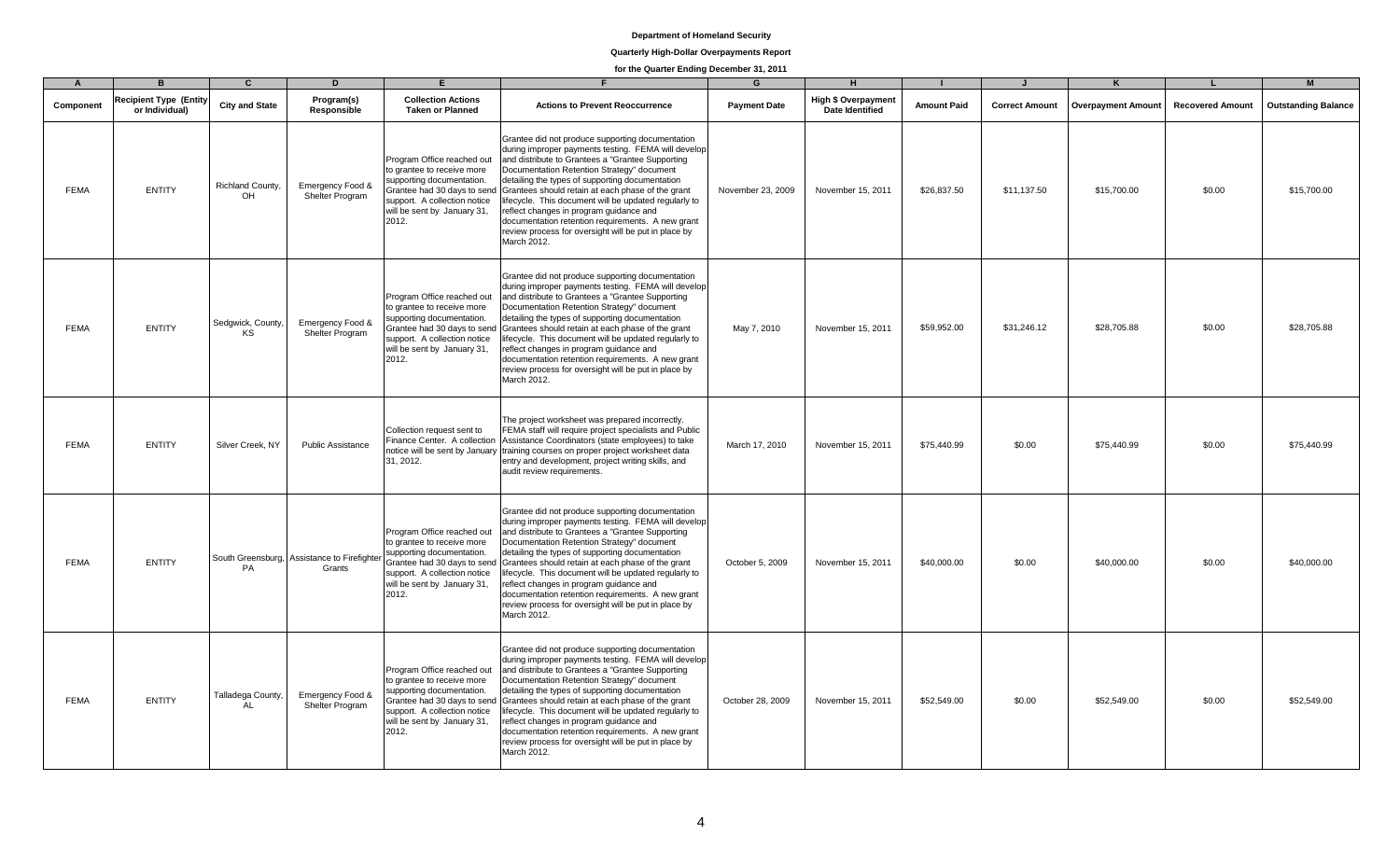## **Quarterly High-Dollar Overpayments Report**

| $\Delta$    | R                                        | $\mathbf{C}$             | D                                          | Е                                                                                                                                                             |                                                                                                                                                                                                                                                                                                                                                                                                                                                                                                                                                                               | G                   | H                                                    |                    |                       |                           |                         | M                          |
|-------------|------------------------------------------|--------------------------|--------------------------------------------|---------------------------------------------------------------------------------------------------------------------------------------------------------------|-------------------------------------------------------------------------------------------------------------------------------------------------------------------------------------------------------------------------------------------------------------------------------------------------------------------------------------------------------------------------------------------------------------------------------------------------------------------------------------------------------------------------------------------------------------------------------|---------------------|------------------------------------------------------|--------------------|-----------------------|---------------------------|-------------------------|----------------------------|
| Component   | Recipient Type (Entity<br>or Individual) | <b>City and State</b>    | Program(s)<br>Responsible                  | <b>Collection Actions</b><br><b>Taken or Planned</b>                                                                                                          | <b>Actions to Prevent Reoccurrence</b>                                                                                                                                                                                                                                                                                                                                                                                                                                                                                                                                        | <b>Payment Date</b> | <b>High \$ Overpayment</b><br><b>Date Identified</b> | <b>Amount Paid</b> | <b>Correct Amount</b> | <b>Overpayment Amount</b> | <b>Recovered Amount</b> | <b>Outstanding Balance</b> |
| <b>FEMA</b> | <b>ENTITY</b>                            | Tuscaloosa<br>County, AL | Emergency Food &<br><b>Shelter Program</b> | Program Office reached out<br>to grantee to receive more<br>supporting documentation.<br>support. A collection notice<br>will be sent by January 31,<br>2012. | Grantee did not produce supporting documentation<br>during improper payments testing. FEMA will develop<br>and distribute to Grantees a "Grantee Supporting<br>Documentation Retention Strategy" document<br>detailing the types of supporting documentation<br>Grantee had 30 days to send Grantees should retain at each phase of the grant<br>lifecycle. This document will be updated regularly to<br>reflect changes in program guidance and<br>documentation retention requirements. A new grant<br>review process for oversight will be put in place by<br>March 2012. | September 10, 2010  | November 15, 2011                                    | \$40,993.00        | \$0.00                | \$40,993.00               | \$0.00                  | \$40,993.00                |
| <b>FEMA</b> | <b>ENTITY</b>                            | U.S. Virgin Islands      | Port Security Grant<br>Program             | Program Office reached out<br>to grantee to receive more<br>supporting documentation.<br>support. A collection notice<br>will be sent by January 31,<br>2012. | Grantee did not produce supporting documentation<br>during improper payments testing. FEMA will develop<br>and distribute to Grantees a "Grantee Supporting<br>Documentation Retention Strategy" document<br>detailing the types of supporting documentation<br>Grantee had 30 days to send Grantees should retain at each phase of the grant<br>lifecycle. This document will be updated regularly to<br>reflect changes in program guidance and<br>documentation retention requirements. A new grant<br>review process for oversight will be put in place by<br>March 2012. | September 13, 2010  | November 15, 2011                                    | \$53,000.00        | \$0.00                | \$53,000.00               | \$0.00                  | \$53,000.00                |
| <b>FEMA</b> | <b>ENTITY</b>                            | Utah County, UT          | Emergency Food &<br>Shelter Program        | Program Office reached out<br>to grantee to receive more<br>supporting documentation.<br>support. A collection notice<br>will be sent by January 31,<br>2012. | Grantee did not produce supporting documentation<br>during improper payments testing. FEMA will develop<br>and distribute to Grantees a "Grantee Supporting<br>Documentation Retention Strategy" document<br>detailing the types of supporting documentation<br>Grantee had 30 days to send Grantees should retain at each phase of the grant<br>lifecycle. This document will be updated regularly to<br>reflect changes in program guidance and<br>documentation retention requirements. A new grant<br>review process for oversight will be put in place by<br>March 2012. | April 27, 2010      | November 15, 2011                                    | \$82,000.00        | \$30,000.00           | \$52,000.00               | \$0.00                  | \$52,000.00                |
| <b>FEMA</b> | <b>ENTITY</b>                            | Yuma County, AZ          | Emergency Food &<br>Shelter Program        | Program Office reached out<br>to grantee to receive more<br>supporting documentation.<br>support. A collection notice<br>will be sent by January 31,<br>2012. | Grantee did not produce supporting documentation<br>during improper payments testing. FEMA will develop<br>and distribute to Grantees a "Grantee Supporting<br>Documentation Retention Strategy" document<br>detailing the types of supporting documentation<br>Grantee had 30 days to send Grantees should retain at each phase of the grant<br>lifecycle. This document will be updated regularly to<br>reflect changes in program guidance and<br>documentation retention requirements. A new grant<br>review process for oversight will be put in place by<br>March 2012. | October 7, 2009     | November 15, 2011                                    | \$60,000.00        | \$36,000.00           | \$24,000.00               | \$0.00                  | \$24,000.00                |
| <b>FO</b>   | <b>ENTITY</b>                            | McLean, VA               | <b>Information Security</b><br>Office      | Vendor returned<br>overpayment.                                                                                                                               | Obligation was recorded using an incorrect vendor<br>code. The program office will ensure that the correct<br>vendor code is selected when creating new<br>obligations. The payment technician has been<br>instructed to match invoice, contract and Central<br>Contractor Registration information.                                                                                                                                                                                                                                                                          | September 6, 2011   | October 26, 2011                                     | \$46,383.70        | \$0.00                | \$46,383.70               | \$46,383.70             | \$0.00                     |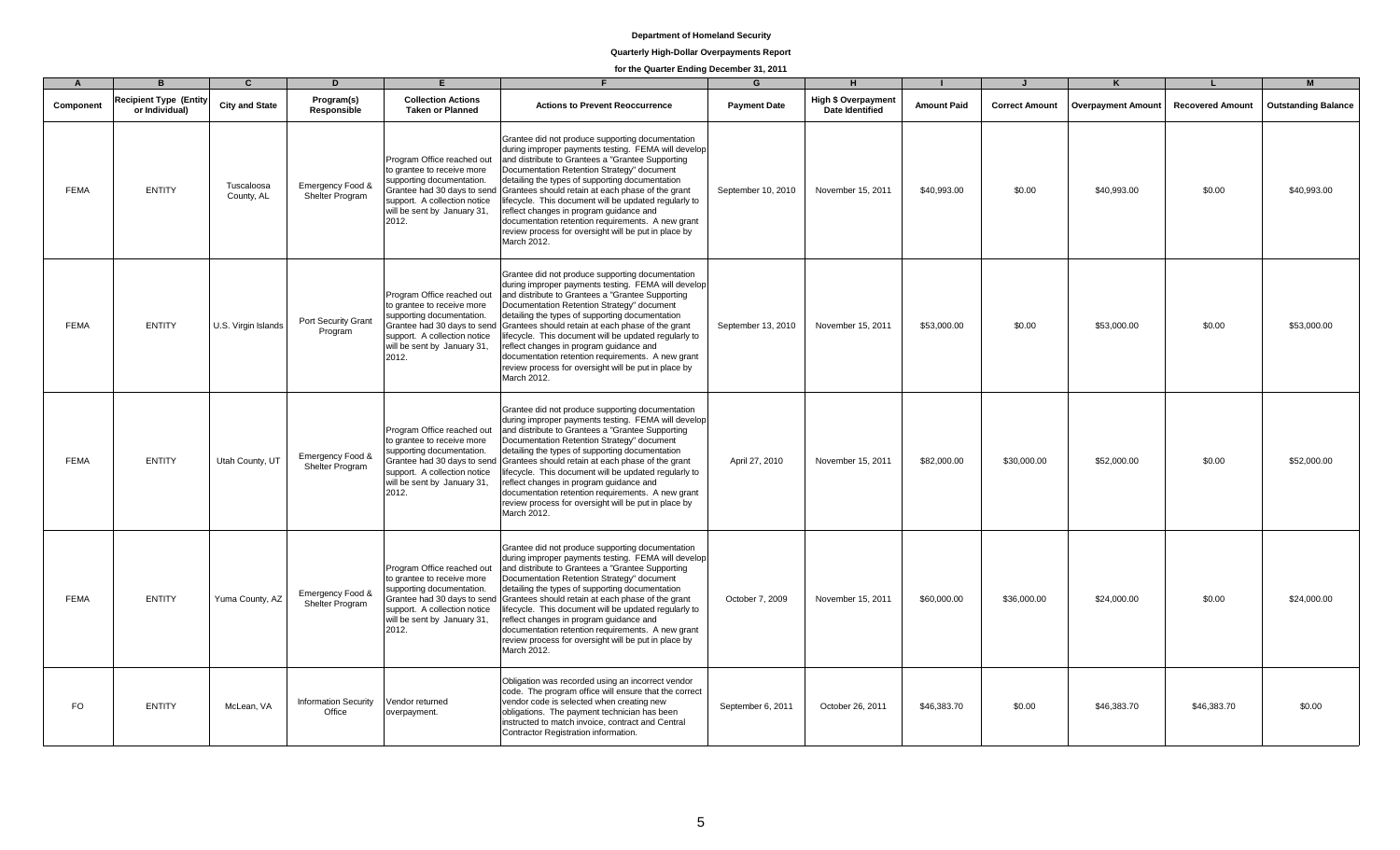## **Quarterly High-Dollar Overpayments Report**

| $\overline{A}$ | B                                        | $\mathbf{C}$          | D                                                                                                       | F.                                                   |                                                                                                                                                                                                                                                                                                                                                                                                                                                                                                                                                                                    | G                   | H                                                    |                    |                       |                           |                         | M                          |
|----------------|------------------------------------------|-----------------------|---------------------------------------------------------------------------------------------------------|------------------------------------------------------|------------------------------------------------------------------------------------------------------------------------------------------------------------------------------------------------------------------------------------------------------------------------------------------------------------------------------------------------------------------------------------------------------------------------------------------------------------------------------------------------------------------------------------------------------------------------------------|---------------------|------------------------------------------------------|--------------------|-----------------------|---------------------------|-------------------------|----------------------------|
| Component      | Recipient Type (Entity<br>or Individual) | <b>City and State</b> | Program(s)<br>Responsible                                                                               | <b>Collection Actions</b><br><b>Taken or Planned</b> | <b>Actions to Prevent Reoccurrence</b>                                                                                                                                                                                                                                                                                                                                                                                                                                                                                                                                             | <b>Payment Date</b> | <b>High \$ Overpayment</b><br><b>Date Identified</b> | <b>Amount Paid</b> | <b>Correct Amount</b> | <b>Overpayment Amount</b> | <b>Recovered Amount</b> | <b>Outstanding Balance</b> |
| FO.            | <b>ENTITY</b>                            | Washington, DC        | Office of the Chief<br>Financial Officer and<br><b>ICE Dallas Finance</b><br>Center                     | Vendor returned<br>overpayment.                      | The contracting officer representative approved two<br>invoices for the same period of service. The first<br>invoice contained an error and the contracting officer<br>representative requested a corrected replacement<br>invoice. The finance center processed both invoices<br>for payment. Procedures were established to<br>communicate invoice discrepancies to the finance<br>center thereby preventing duplicate invoice<br>processing.                                                                                                                                    | September 29, 2011  | October 7, 2011                                      | \$575,296.33       | \$0.00                | \$575,296.33              | \$575,296.33            | \$0.00                     |
| ICE            | <b>ENTITY</b>                            | Henderson, NV         | Enforcement and<br><b>Removal Operations</b>                                                            | Vendor returned<br>overpayment.                      | The receiving ticket to pay the invoice was created<br>using an incorrect vendor. Payment was made to the<br>local county government instead of the correct local<br>city government. The program office was contacted<br>regarding the importance of verifying that receiving<br>tickets are created using correct vendor data.<br>Finance center personnel were trained on the<br>selection of vendor information prior to payment.                                                                                                                                              | October 14, 2011    | November 16, 2011                                    | \$478,429.00       | \$0.00                | \$478,429.00              | \$478,429.00            | \$0.00                     |
| <b>TSA</b>     | <b>ENTITY</b>                            | Alexandria, VA        | Office of Security<br>Technology and USCG<br>Finance Center -<br><b>Commercial Payables</b><br>Division | Vendor returned<br>overpayment.                      | The cumulative amount instead of the current amount<br>due was entered for payment. Internal training was<br>conducted regarding the commercial payment<br>process and the importance of ensuring that all<br>supporting documentation is reviewed. This training<br>gave special attention to ensuring that the correct<br>amount is entered for payment.                                                                                                                                                                                                                         | November 30, 2011   | December 8, 2011                                     | \$379,865.20       | \$63,310.85           | \$316,554.35              | \$316,554.35            | \$0.00                     |
| <b>USCG</b>    | <b>ENTITY</b>                            | Baltimore, MD         | CG-84. Office of<br>Financial Policy and<br>Systems                                                     | Vendor returned<br>overpayment.                      | Responding to a payment inquiry, a payment<br>technician processed a duplicate payment.<br>Information on the original payment was filed<br>incorrectly. The payables team will provide a more<br>thorough review of current payment transactions by<br>comparing payments to invoice imaging systems and<br>other financial reports.                                                                                                                                                                                                                                              | December 14, 2011   | December 20, 2011                                    | \$177,152.20       | \$88,576.10           | \$88,576.10               | \$88,576.10             | \$0.00                     |
| <b>USCG</b>    | <b>ENTITY</b>                            | Sumner, WA            | CG-84, Office of<br>Financial Policy and<br>Systems                                                     | Vendor returned<br>overpayment.                      | Use of an incorrect Data Universal Numbering<br>System (DUNS) number led to payment to the wrong<br>vendor. The contract payables team will review and<br>update the invoice verification checklist to streamline<br>and improve invoice reviews to prevent future<br>reoccurrences of improper payments. Additionally, a<br>review of the desk guide will assist in the invoice<br>review process to ensure that all information is<br>correct before releasing payment.                                                                                                          | September 2, 2011   | October 21, 2011                                     | \$170,156.99       | \$0.00                | \$170,156.99              | \$170,156.99            | \$0.00                     |
| <b>USCG</b>    | <b>ENTITY</b>                            | Vienna, VA            | CG-84. Office of<br>Financial Policy and<br>Systems                                                     | Vendor returned<br>overpayment.                      | An approved invoice was submitted twice under two<br>different task order numbers. The first submission<br>was paid. The second invoice approval form<br>reflected a payment amount of \$10,046.00 and the<br>invoice reflected \$64,817.57. The approval form was<br>returned for correction. A duplicate payment was<br>processed upon receipt of the corrected approval<br>form. The contract payables team will review and<br>update the invoice verification checklist to streamline<br>and improve invoice reviews to prevent future<br>reoccurrences of duplicate payments. | October 4, 2011     | October 18, 2011                                     | \$129,635.14       | \$64,817.57           | \$64,817.57               | \$64,817.57             | \$0.00                     |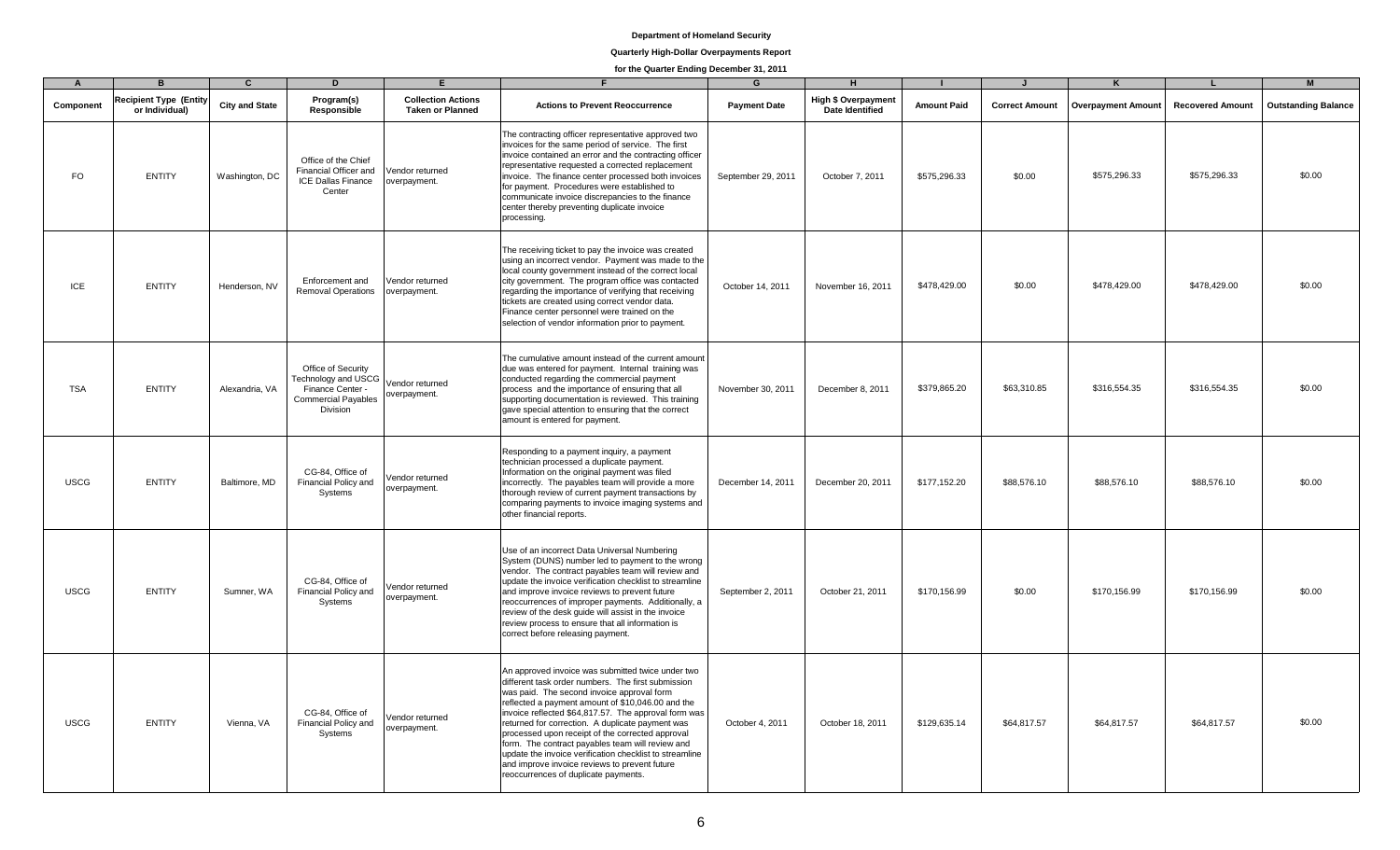# **Quarterly High-Dollar Overpayments Report**

| $\mathsf{A}$ | B                                               | C                     | D                                                   | Е                                                                                         |                                                                                                                                                                                                                                                                                                                                                                                                                                                                                                                                                                                                                                                    | G                   | н                                                    |                    |                       | ĸ                         |                         | M                          |
|--------------|-------------------------------------------------|-----------------------|-----------------------------------------------------|-------------------------------------------------------------------------------------------|----------------------------------------------------------------------------------------------------------------------------------------------------------------------------------------------------------------------------------------------------------------------------------------------------------------------------------------------------------------------------------------------------------------------------------------------------------------------------------------------------------------------------------------------------------------------------------------------------------------------------------------------------|---------------------|------------------------------------------------------|--------------------|-----------------------|---------------------------|-------------------------|----------------------------|
| Component    | <b>Recipient Type (Entity</b><br>or Individual) | <b>City and State</b> | Program(s)<br>Responsible                           | <b>Collection Actions</b><br><b>Taken or Planned</b>                                      | <b>Actions to Prevent Reoccurrence</b>                                                                                                                                                                                                                                                                                                                                                                                                                                                                                                                                                                                                             | <b>Payment Date</b> | <b>High \$ Overpayment</b><br><b>Date Identified</b> | <b>Amount Paid</b> | <b>Correct Amount</b> | <b>Overpayment Amount</b> | <b>Recovered Amount</b> | <b>Outstanding Balance</b> |
| <b>USCG</b>  | <b>INDIVIDUAL</b>                               | Alameda, CA           | CG-84, Office of<br>Financial Policy and<br>Systems | Notice of Overpayment sent<br>to member and copy to<br>Servicing Personnel Office.        | Member assigned quarters and eligibility for basic<br>allowance for housing changed. The transaction<br>processing the housing change was delayed.<br>Payment technicians and auditors were reminded to<br>pay close attention to detail when working cases.                                                                                                                                                                                                                                                                                                                                                                                       | September 30, 2011  | November 1, 2011                                     | \$5,603.55         | \$0.00                | \$5,603.55                | \$0.00                  | \$5,603.55                 |
| <b>USCG</b>  | <b>INDIVIDUAL</b>                               | Atlanta, GA           | CG-84, Office of<br>Financial Policy and<br>Systems | Contacted employee,<br>overpayment collected.                                             | Documents submitted to reimburse a separating<br>member for 60 days of unused leave. Member<br>should have received payment for 8 days of unused<br>leave. Training given to Servicing Personnel Offices<br>regarding need for timely and accurate submission of<br>documents.                                                                                                                                                                                                                                                                                                                                                                     | October 4, 2011     | October 20, 2011                                     | \$10,254.53        | \$3,163.08            | \$7,091.45                | \$7,091.45              | \$0.00                     |
| <b>USCG</b>  | INDIVIDUAL                                      | Guam                  | CG-84. Office of<br>Financial Policy and<br>Systems | Contacted employee,<br>overpayment collected.                                             | Member received duplicate payment of overseas<br>housing allowance. Payment technicians and<br>auditors reminded to pay close attention to detail<br>when working cases.                                                                                                                                                                                                                                                                                                                                                                                                                                                                           | August 31, 2011     | October 1, 2011                                      | \$5,866.20         | \$0.00                | \$5,866.20                | \$5,866.20              | \$0.00                     |
| <b>USCG</b>  | INDIVIDUAL                                      | Kodiak, AK            | CG-84, Office of<br>Financial Policy and<br>Systems | Notice of Overpayment sent<br>to member and copy to<br>Servicing Personnel Office.        | Member assigned quarters and therefore not entitled<br>to basic allowance for housing. Late submission of<br>relevant documents. Training to Servicing Personnel<br>Offices regarding timely and accurate submission of<br>documents.                                                                                                                                                                                                                                                                                                                                                                                                              | November 1, 2011    | November 18, 2011                                    | \$6,307.41         | \$0.00                | \$6,307.41                | \$0.00                  | \$6,307.41                 |
| <b>USCG</b>  | <b>INDIVIDUAL</b>                               | Kodiak, AK            | CG-84. Office of<br>Financial Policy and<br>Systems | <b>Notice of Overpayment sent</b><br>to member and copy to<br>Servicing Personnel Office. | Late submission of documents transferring member<br>from active duty to retirement. Training to Servicing<br>Personnel Offices regarding timely and accurate<br>submission of documents.                                                                                                                                                                                                                                                                                                                                                                                                                                                           | October 31, 2011    | November 8, 2011                                     | \$10,241.50        | \$0.00                | \$10,241.50               | \$0.00                  | \$10,241.50                |
| <b>USCG</b>  | <b>INDIVIDUAL</b>                               | Manassas, VA          | CG-84. Office of<br>Financial Policy and<br>Systems | Contacted employee,<br>overpayment collected.                                             | An officer received a separation payment. A non-<br>payment related correction to the separation orders<br>caused a duplicate payment due to an auto-payment<br>system setting. The payroll system will be modified to<br>remove auto-payment programming for separation<br>payments.                                                                                                                                                                                                                                                                                                                                                              | September 15, 2011  | October 13, 2011                                     | \$45,082.67        | \$0.00                | \$45,082.67               | \$45,082.67             | \$0.00                     |
| <b>USCG</b>  | <b>INDIVIDUAL</b>                               | Miami, FL             | CG-84, Office of<br>Financial Policy and<br>Systems | Contacted employee,<br>overpayment collected.                                             | Reservists' separation was canceled and he was<br>brought back on active duty making him ineligible to<br>receive reimbursement for unused leave. Payment<br>technicians and auditors reminded to pay close<br>attention to detail when working cases.                                                                                                                                                                                                                                                                                                                                                                                             | September 30, 2011  | October 24, 2011                                     | \$20,782.20        | \$0.00                | \$20,782.20               | \$20,782.20             | \$0.00                     |
| <b>USCG</b>  | INDIVIDUAL                                      | Naples, FL            | CG-84, Office of<br>Financial Policy and<br>Systems | Payment returned from the<br>United States Treasury.                                      | Received report of retiree's death after payment<br>made. USCG performs monthly and quarterly checks<br>using data from the Department of Defense, the<br>Social Security Administration, and the Veteran's<br>Administration to prevent issuance of retiree benefits<br>to deceased members. Additionally, families and<br>estates are required to immediately notify the USCG<br>of a retiree's death. Late notification of death by the<br>family is not uncommon due to the stress of the<br>situation. This payment occurred in between the<br>monthly and quarterly control checks, and prior to<br>receipt of notification from the family. | December 1, 2011    | December 2, 2011                                     | \$6,169.82         | \$0.00                | \$6,169.82                | \$6,169.82              | \$0.00                     |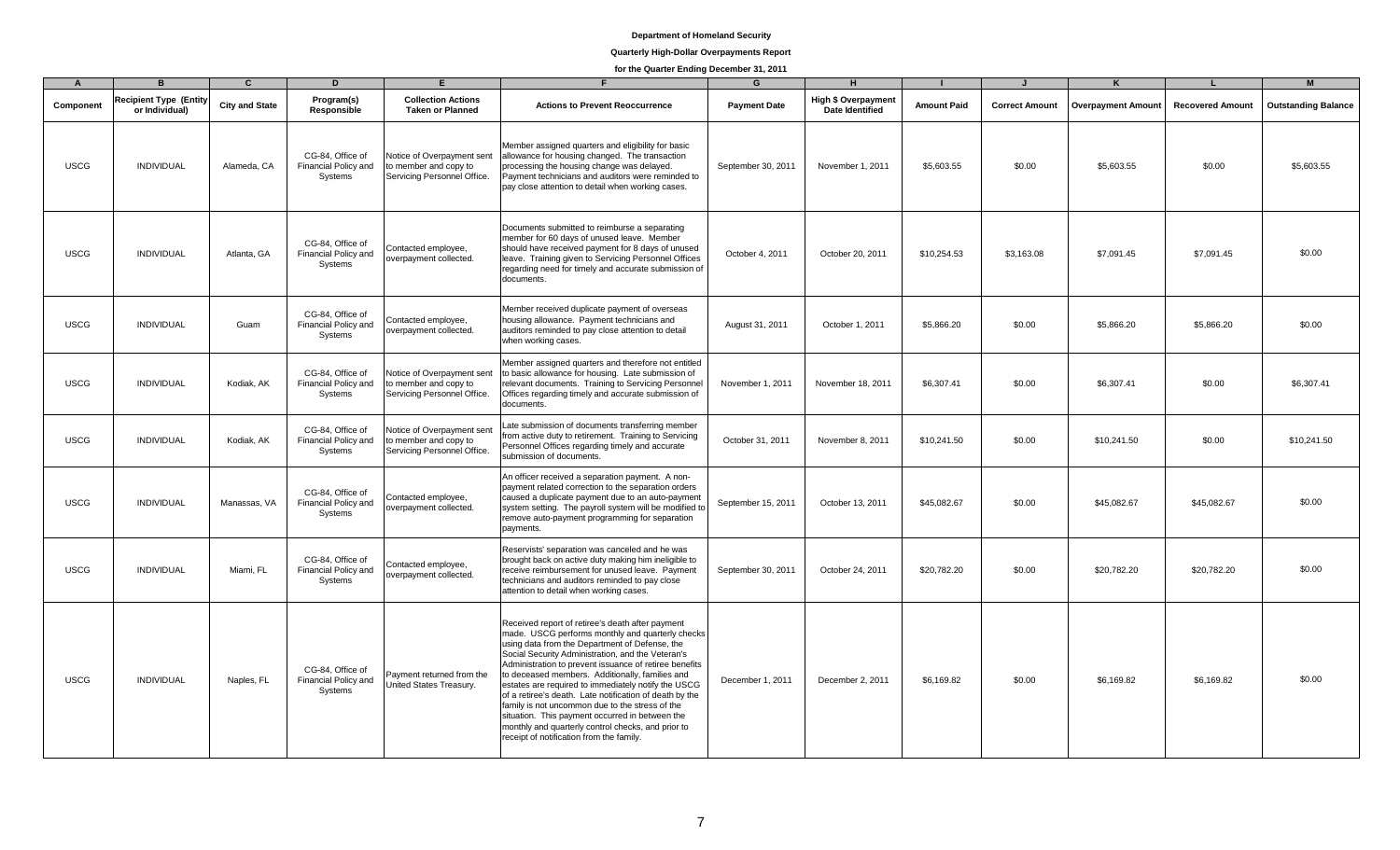## **Quarterly High-Dollar Overpayments Report**

# **for the Quarter Ending December 31, 2011**

| <b>Recipient Type (Entity)</b><br><b>Collection Actions</b><br><b>High \$ Overpayment</b><br>Program(s)<br><b>City and State</b><br><b>Amount Paid</b><br><b>Actions to Prevent Reoccurrence</b><br><b>Correct Amount</b><br><b>Outstanding Balance</b><br><b>Payment Date</b><br><b>Overpayment Amount</b><br><b>Recovered Amount</b><br>Component<br><b>Date Identified</b><br>or Individual)<br><b>Taken or Planned</b><br>Responsible<br>Reservist continued to receive pay and allowances<br>after orders were terminated. Late submission of<br>CG-84, Office of<br>Notice of Overpayment sent<br>relevant documents by the Servicing Personnel<br>\$7,135.16<br><b>USCG</b><br><b>INDIVIDUAL</b><br>Financial Policy and<br>\$0.00<br>\$0.00<br>New Orleans, LA<br>to member and copy to<br>October 1, 2011<br>November 25, 2011<br>\$7,135.16<br>\$7,135.16<br>Office. Training to Servicing Personnel Offices<br>Servicing Personnel Office.<br>Systems<br>regarding timely and accurate submission of<br>documents.<br>Notice of Overpayment sent<br>Reservists' orders ended early and pay and<br>CG-84, Office of<br>to member and copy to<br>allowances were not stopped in time. Payment<br>\$5,926.67<br><b>USCG</b><br>Servicing Personnel Office.<br>\$0.00<br>\$67.33<br><b>INDIVIDUAL</b><br>New York, NY<br>August 31, 2011<br>\$5,994.00<br>\$5.994.00<br><b>Financial Policy and</b><br>October 31, 2011<br>technicians and auditors reminded to pay close<br>Collection by payroll<br>Systems<br>attention to detail when working cases.<br>deductions begun.<br>Received report of retiree's death after payment<br>made. USCG performs monthly and quarterly checks<br>using data from the Department of Defense, the<br>Social Security Administration, and the Veteran's<br>Administration to prevent issuance of retiree benefits<br>CG-84, Office of<br>Payment returned from the<br>to deceased members. Additionally, families and<br><b>USCG</b><br>Financial Policy and<br>\$0.00<br>\$6,553.14<br>\$0.00<br><b>INDIVIDUAL</b><br>Virginia Beach, VA<br>September 30, 2011<br>\$6,553.14<br>\$6,553.14<br>October 11, 2011<br>United States Treasurv.<br>estates are required to immediately notify the USCG<br>Systems<br>of a retiree's death. Late notification of death by the<br>family is not uncommon due to the stress of the<br>situation. This payment occurred in between the<br>monthly and quarterly control checks, and prior to<br>receipt of notification from the family.<br>the company's company's company's |  | D. |  | G | H |  |  | M |
|------------------------------------------------------------------------------------------------------------------------------------------------------------------------------------------------------------------------------------------------------------------------------------------------------------------------------------------------------------------------------------------------------------------------------------------------------------------------------------------------------------------------------------------------------------------------------------------------------------------------------------------------------------------------------------------------------------------------------------------------------------------------------------------------------------------------------------------------------------------------------------------------------------------------------------------------------------------------------------------------------------------------------------------------------------------------------------------------------------------------------------------------------------------------------------------------------------------------------------------------------------------------------------------------------------------------------------------------------------------------------------------------------------------------------------------------------------------------------------------------------------------------------------------------------------------------------------------------------------------------------------------------------------------------------------------------------------------------------------------------------------------------------------------------------------------------------------------------------------------------------------------------------------------------------------------------------------------------------------------------------------------------------------------------------------------------------------------------------------------------------------------------------------------------------------------------------------------------------------------------------------------------------------------------------------------------------------------------------------------------------------------------------------------------------------------------------------------------------------------------------------------------------------------------------------------|--|----|--|---|---|--|--|---|
|                                                                                                                                                                                                                                                                                                                                                                                                                                                                                                                                                                                                                                                                                                                                                                                                                                                                                                                                                                                                                                                                                                                                                                                                                                                                                                                                                                                                                                                                                                                                                                                                                                                                                                                                                                                                                                                                                                                                                                                                                                                                                                                                                                                                                                                                                                                                                                                                                                                                                                                                                                  |  |    |  |   |   |  |  |   |
|                                                                                                                                                                                                                                                                                                                                                                                                                                                                                                                                                                                                                                                                                                                                                                                                                                                                                                                                                                                                                                                                                                                                                                                                                                                                                                                                                                                                                                                                                                                                                                                                                                                                                                                                                                                                                                                                                                                                                                                                                                                                                                                                                                                                                                                                                                                                                                                                                                                                                                                                                                  |  |    |  |   |   |  |  |   |
|                                                                                                                                                                                                                                                                                                                                                                                                                                                                                                                                                                                                                                                                                                                                                                                                                                                                                                                                                                                                                                                                                                                                                                                                                                                                                                                                                                                                                                                                                                                                                                                                                                                                                                                                                                                                                                                                                                                                                                                                                                                                                                                                                                                                                                                                                                                                                                                                                                                                                                                                                                  |  |    |  |   |   |  |  |   |
|                                                                                                                                                                                                                                                                                                                                                                                                                                                                                                                                                                                                                                                                                                                                                                                                                                                                                                                                                                                                                                                                                                                                                                                                                                                                                                                                                                                                                                                                                                                                                                                                                                                                                                                                                                                                                                                                                                                                                                                                                                                                                                                                                                                                                                                                                                                                                                                                                                                                                                                                                                  |  |    |  |   |   |  |  |   |
|                                                                                                                                                                                                                                                                                                                                                                                                                                                                                                                                                                                                                                                                                                                                                                                                                                                                                                                                                                                                                                                                                                                                                                                                                                                                                                                                                                                                                                                                                                                                                                                                                                                                                                                                                                                                                                                                                                                                                                                                                                                                                                                                                                                                                                                                                                                                                                                                                                                                                                                                                                  |  |    |  |   |   |  |  |   |

Totals \$3,643,459.37 \$553,003.77 \$3,090,455.60 \$2,057,526.85 \$1,032,928.75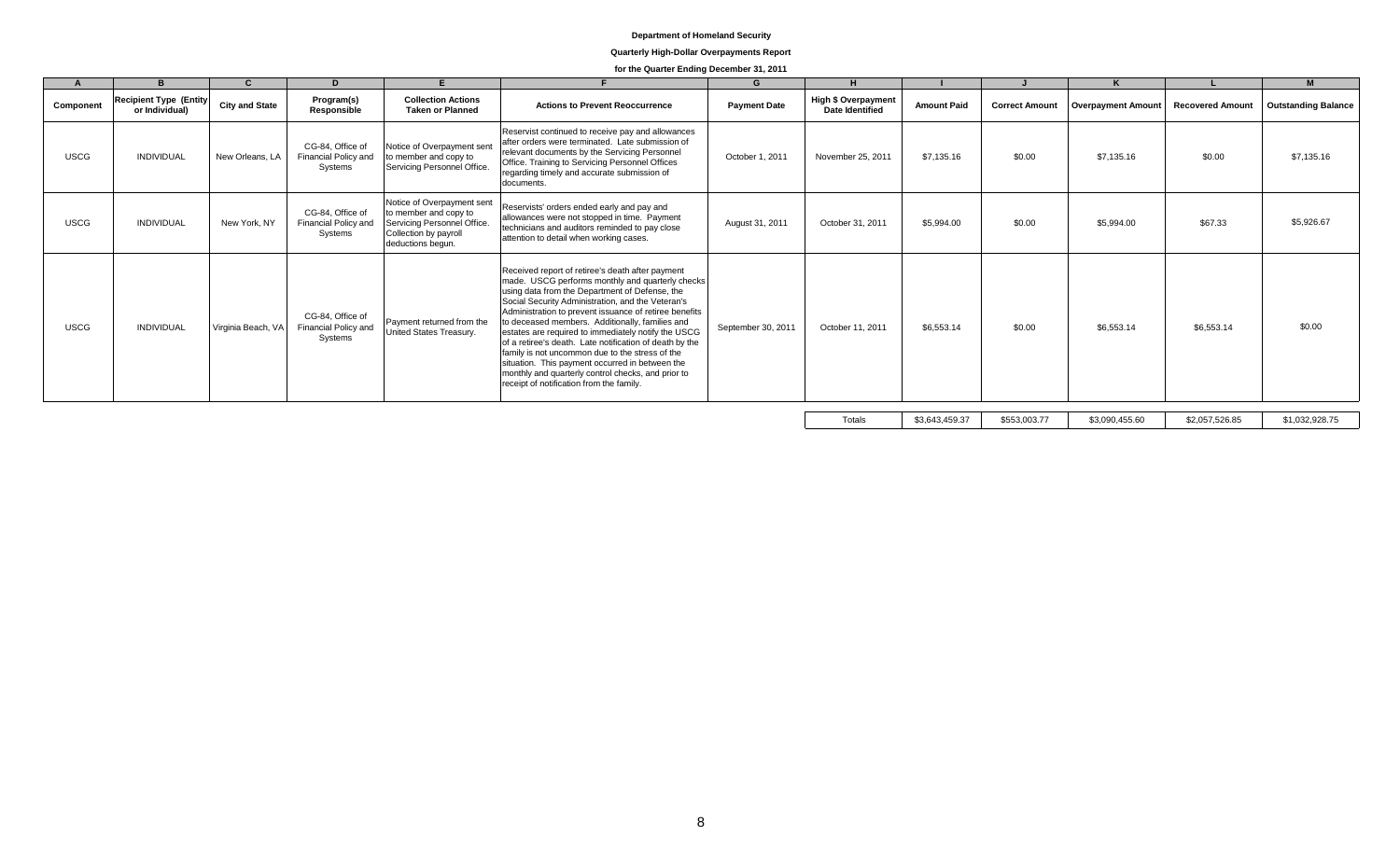#### **Quarterly High-Dollar Overpayments Report**

# **Additional Entries Which Should Have Appeared on the Quarterly Report Ending September 30, 2011**

| $\overline{A}$ | B.                                              | $\mathbf{C}$          | D                                                   | F                                                    |                                                                                                                                                                                                                                                                                                                                                                                                                                                                                                                                                                                                                                                    | G                   | H                                             |                    |                       |                           |                         | M                          |
|----------------|-------------------------------------------------|-----------------------|-----------------------------------------------------|------------------------------------------------------|----------------------------------------------------------------------------------------------------------------------------------------------------------------------------------------------------------------------------------------------------------------------------------------------------------------------------------------------------------------------------------------------------------------------------------------------------------------------------------------------------------------------------------------------------------------------------------------------------------------------------------------------------|---------------------|-----------------------------------------------|--------------------|-----------------------|---------------------------|-------------------------|----------------------------|
| Component      | <b>Recipient Type (Entity</b><br>or Individual) | <b>City and State</b> | Program(s)<br>Responsible                           | <b>Collection Actions</b><br><b>Taken or Planned</b> | <b>Actions to Prevent Reoccurrence</b>                                                                                                                                                                                                                                                                                                                                                                                                                                                                                                                                                                                                             | <b>Payment Date</b> | <b>High \$ Overpayment</b><br>Date Identified | <b>Amount Paid</b> | <b>Correct Amount</b> | <b>Overpayment Amount</b> | <b>Recovered Amount</b> | <b>Outstanding Balance</b> |
| <b>USCG</b>    | <b>ENTITY</b>                                   | New Orleans, LA       | CG-84. Office of<br>Financial Policy and<br>Systems | vendor returned the<br>overpayment.                  | A foreign vendor should have received payment to<br>their U.S. bank account. Instead, the attorney<br>The attorney representing the representing the foreign vendor received the<br>payment. Information awareness training relating to<br>payments involving third party representatives was<br>provided. An available system control was turned on<br>to flag future similar payments.                                                                                                                                                                                                                                                           | June 24, 2011       | August 2, 2011                                | \$1,029,093.87     | \$0.00                | \$1,029,093.87            | \$1,029,093.87          | \$0.00                     |
| <b>USCG</b>    | <b>ENTITY</b>                                   | Stevensville, MD      | CG-84, Office of<br>Financial Policy and<br>Systems | Vendor returned<br>overpayment.                      | Use of an incorrect Data Universal Numbering<br>System (DUNS) number led to payment to the wrong<br>vendor. The contract payables team will review and<br>update the invoice verification checklist to streamline<br>and improve invoice reviews to prevent future<br>reoccurrences of improper payments. Additionally, a<br>review of the desk guide will assist in the invoice<br>review process to ensure that all information is<br>correct before releasing payment.                                                                                                                                                                          | August 16, 2011     | August 19, 2011                               | \$927,200.00       | \$0.00                | \$927,200.00              | \$927,200.00            | \$0.00                     |
| <b>USCG</b>    | <b>INDIVIDUAL</b>                               | Amsterdam, NY         | CG-84, Office of<br>Financial Policy and<br>Systems | Payment returned from the<br>United States Treasury. | Received report of retiree's death after payment<br>made. USCG performs monthly and quarterly checks<br>using data from the Department of Defense, the<br>Social Security Administration, and the Veteran's<br>Administration to prevent issuance of retiree benefits<br>to deceased members. Additionally, families and<br>estates are required to immediately notify the USCG<br>of a retiree's death. Late notification of death by the<br>family is not uncommon due to the stress of the<br>situation. This payment occurred in between the<br>monthly and quarterly control checks, and prior to<br>receipt of notification from the family. | August 1, 2011      | August 4, 2011                                | \$12,037.90        | \$0.00                | \$12,037.90               | \$12,037.90             | \$0.00                     |
| <b>USCG</b>    | <b>INDIVIDUAL</b>                               | Manassas, VA          | CG-84, Office of<br>Financial Policy and<br>Systems | Contacted employee,<br>overpayment collected.        | A member separated from the USCG. An offline<br>payment was processed for final pay and allowances.<br>The payroll technician should have but did not<br>prevent a system calculated final payment which<br>became a duplicate payment. Training on new<br>controls related to separation payments was provided<br>to payroll technicians.                                                                                                                                                                                                                                                                                                         | June 30, 2011       | July 26, 2011                                 | \$35,050.71        | \$0.00                | \$35,050.71               | \$35,050.71             | \$0.00                     |
| <b>USCG</b>    | <b>INDIVIDUAL</b>                               | Seattle, WA           | CG-84, Office of<br>Financial Policy and<br>Systems | Contacted employee,<br>overpayment collected.        | Received report of retiree's death after payment<br>made. USCG performs monthly and quarterly checks<br>using data from the Department of Defense, the<br>Social Security Administration, and the Veteran's<br>Administration to prevent issuance of retiree benefits<br>to deceased members. Additionally, families and<br>estates are required to immediately notify the USCG<br>of a retiree's death. Late notification of death by the<br>family is not uncommon due to the stress of the<br>situation. This payment occurred in between the<br>monthly and quarterly control checks, and prior to<br>receipt of notification from the family. | August 1, 2011      | August 5, 2011                                | \$6,001.65         | \$0.00                | \$6,001.65                | \$6,001.65              | \$0.00                     |

Totals \$2,009,384.13 \$0.00 \$2,009,384.13 \$2,009,384.13 \$0.00